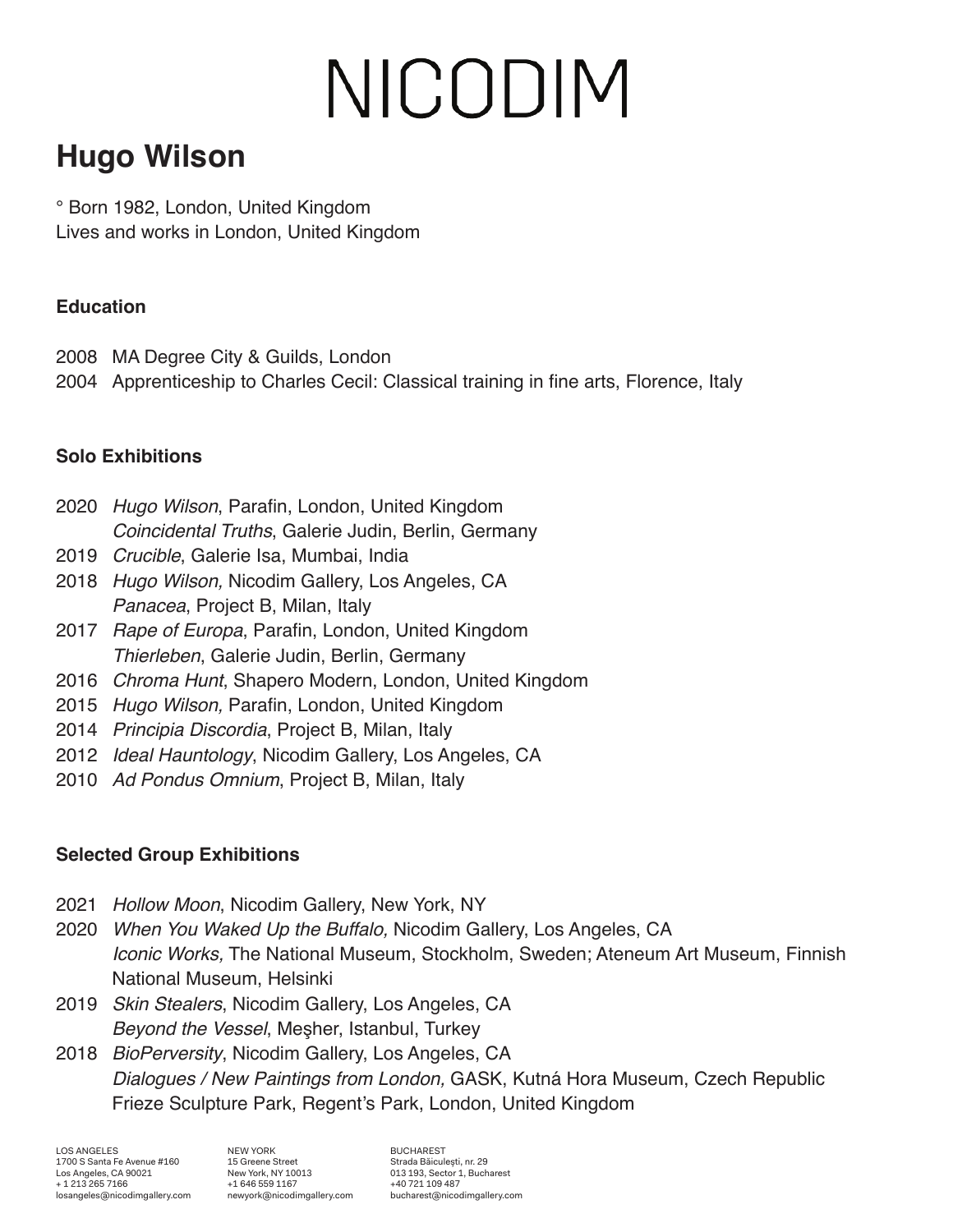## NICODIM

- 2017 *The Hierophant*, Galeria Nicodim, Bucharest, Romania
- 2016 *The Nude in the XX and XXI Century,* (curated by Jane Neal), Sothebys s2, London, United Kingdom
- 2015 *De Pictura*, Project B, Milan, Italy *Alles Was ich mag*, fast, Schau Fenster, Berlin
- 2014 *Play Things*, New York Public Library, Print Gallery, Stokes Gallery, New York, NY *Out of Our Heads,* Shoreditch Town Hall, London, United Kingdom *Here Today,* The Old Sorting Office, London, United Kingdom *Between the Lines*, All Visual Arts, London, United Kingdom *Ebensperger*, Vienna, Austria *Project Honoré*, a project by Laure Flammarion and Pauline Léveque, Paris, France
- 2013 *Near Narrative* (curated by Jean Phillip Verne), Eric van Hove and Hugo Wilson, Bjorn Stern Gallery, London, United Kingdom *Beastly Hall*, Hall Place & Gardens, Kent, United Kingdom *Artists Beasts*, Bexly House, London, United Kingdom *Pertaining to Things Natural*, Chelsea Physic Garden, London, United Kingdom
- 2012 *A Century of Art: Works from the Collection*, New York Public Library, New York, New York *Nightfall*, MODEM Centre for Modern and Conteporary Art, Debrecen, Hungary *Multipied*, Christie's, London, United Kingdom *The Bones of My Hand*, Viktor Wynd Fine Art, London, United Kingdom
- 2011 *Through A Glass Darkly*, Nicodim Gallery, Los Angeles, CA *HOUSE OF BEASTS,* Attingham Park, Shrewsbury, United Kingdom *(IN)VISIBLE*, EDEL ASSANTI, London, United Kingdom
- 2010 *Anticipation* (curated by Catriona Warren and Kay Saatchi), Selfridges, London, United Kingdom *Wonderland* (curated by James Putnam), Assab One, Milan, Italy *East Wing Nine Collection*, Courtauld Institute of Art, London, United Kingdom *Busan Biennale,* Busan Metropolitan Art Museum, South Korea *Vanitas*, All Visual Arts, London, United Kingdom *Cabinet Group Exhibition,* John Martin Gallery, London, United Kingdom
- 2009 *The Embassy,* 20 Hoxton Square Projects, London, United Kingdom *Small is beautiful*, Flowers Gallery, London, United Kingdom *Age of the Marvellous* (curated by Joe la Placa), AVA, London, United Kingdom *Terra Nihilus*, Maddox Gallery, London, United Kingdom *Tunnel 228,* The Old Vic in collaboration with Punchdrunk, London, United Kingdom *Top Emerging Artists*, Flora Fairburn Project, Selfridges, London, United Kingdom *Up and Coming Print Makers*, Curwen and New Academy, London, United Kingdom
- 2008 *MA Degree Show*, City and Guilds, London, United Kingdom
- 2005 *BP Portrait Prize*, National Portrait Gallery, London, United Kingdom

NEW YORK 15 Greene Street New York, NY 10013 +1 646 559 1167 newyork@nicodimgallery.com BUCHAREST Strada Băiculeşti, nr. 29 013 193, Sector 1, Bucharest +40 721 109 487 bucharest@nicodimgallery.com